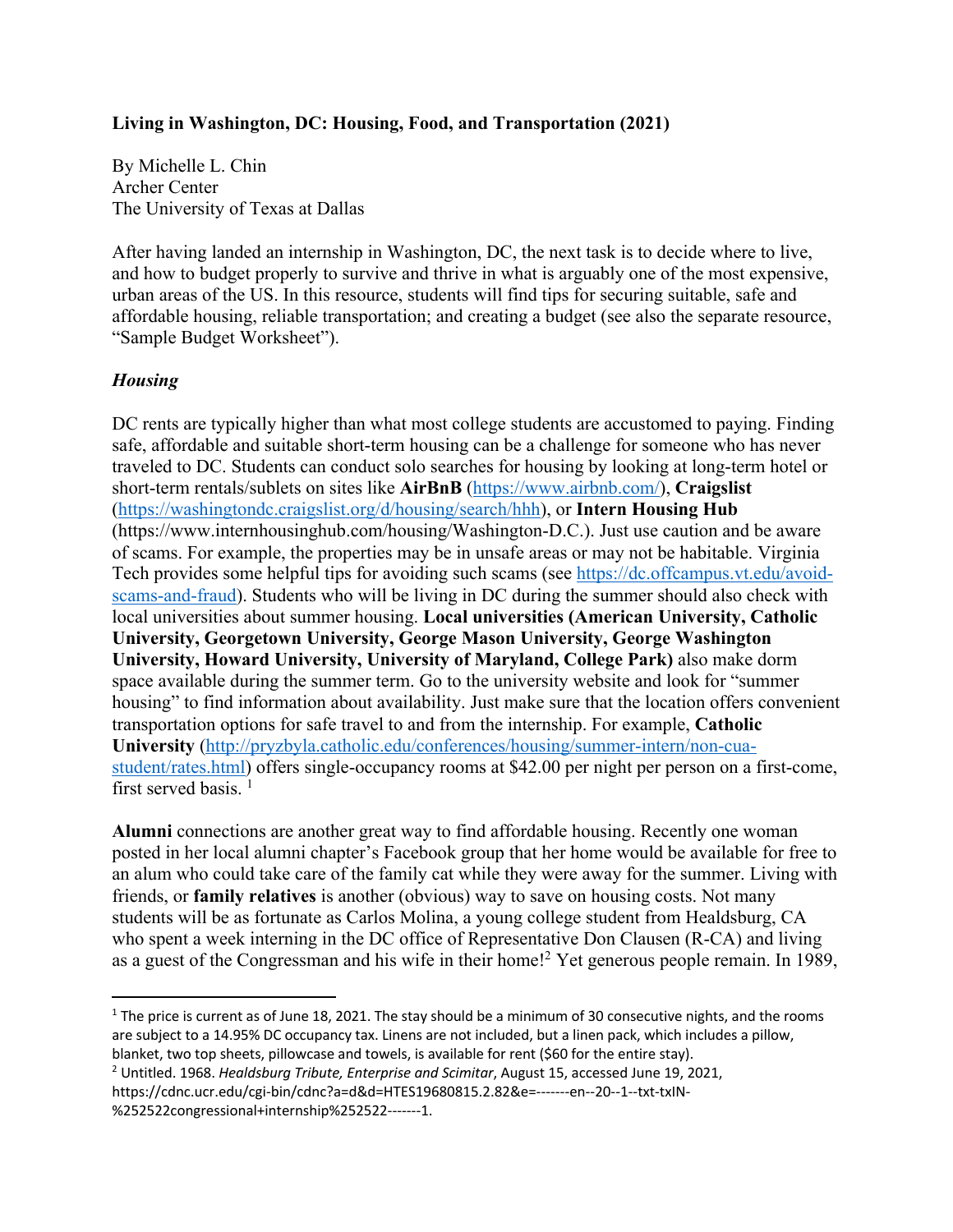when I was offered an unpaid congressional internship, I worried about having to decline the offer unless I was able to find affordable housing. Knowing of my predicament, a former supervisor offered her spare bedroom and only charged me \$100 for the entire 9 week stay. I had a chance to pay it forward in 2014, when my cousin told me her sister-in-law needed a place to stay during her summer internship in DC. The moral of this story: Make the offer or make the ask!

# *Eating in DC*

## **Eating In**

Food, whether at the grocery store or in restaurants, tends to cost more in DC. It is generally cheaper to cook or meal-prep at home. Many DC residents often depend on grocery delivery services such as **Peapod, Amazon Prime, Instacart**. Major grocery providers that are easily accessible to DC residents include **Whole Foods, Giant, Safeway, Walmart, Harris Teeter, Trader Joe's, Aldi, Target.** Popular meal delivery services include UberEats, Grubhub, Doordash, Caviar.

# **Eating Out**

In a 2019 article, "Washington Is the Most Exciting Food City in America," Kate Krader wrote that "the city has a restaurant scene that mirrors its World Series-winning Nationals—a group of underdogs who are fun to watch as they raise their city to championship levels."3 There is tremendous diversity in the cuisine available in this region at a variety of price points. The *Washingtonian* magazine publishes a list of best budget restaurants in the DC, Maryland and Virginia area (see https://washington.org/visit-dc/affordable-budget-friendly-cheap-dining-inwashington-dc). Budget-conscious interns can also take advantage of happy hour specials, periodic Restaurant Week deals, request lunch portions (and prices), or make a meal out of an affordable appetizer or several side dishes.

The restaurants in the Dirksen Senate Office Building and Longworth House Office Building offer some affordable meal options in addition to the opportunity to see senators and representatives dining casually. The American Grill in the basement hallway between the Hart and Dirksen Senate office buildings has daily breakfast specials that can be stretched to last for two meals. These and other restaurants in the House and Senate office buildings are also great places to hang out to people-watch or network. There is also a café in the Supreme Court where many of the justices are known to eat meals. One group of visiting students were happily surprised when Chief Justice Roberts sat at the next table and visited with them while he ate his lunch.

## *Receptions and Meetings with Meals*

Under non-COVID conditions, it's common for think tanks, advocacy organizations and other groups to host meetings that include some type of refreshment. Look for breakfast briefings to get coffee and breakfast carbs. Lunch briefings will often yield a box sandwich lunch, occasionally a hot buffet or plated meal. Evening receptions will also offer lots of food and

<sup>3</sup> Krader, Kate. 2019. "Washington Is the Most Exciting Food City in America," *Bloomberg*, December 17. https://www.bloomberg.com/news/articles/2019-12-17/washington-d-c-not-nyc-or-l-a-is-the-top-food-city-inamerica.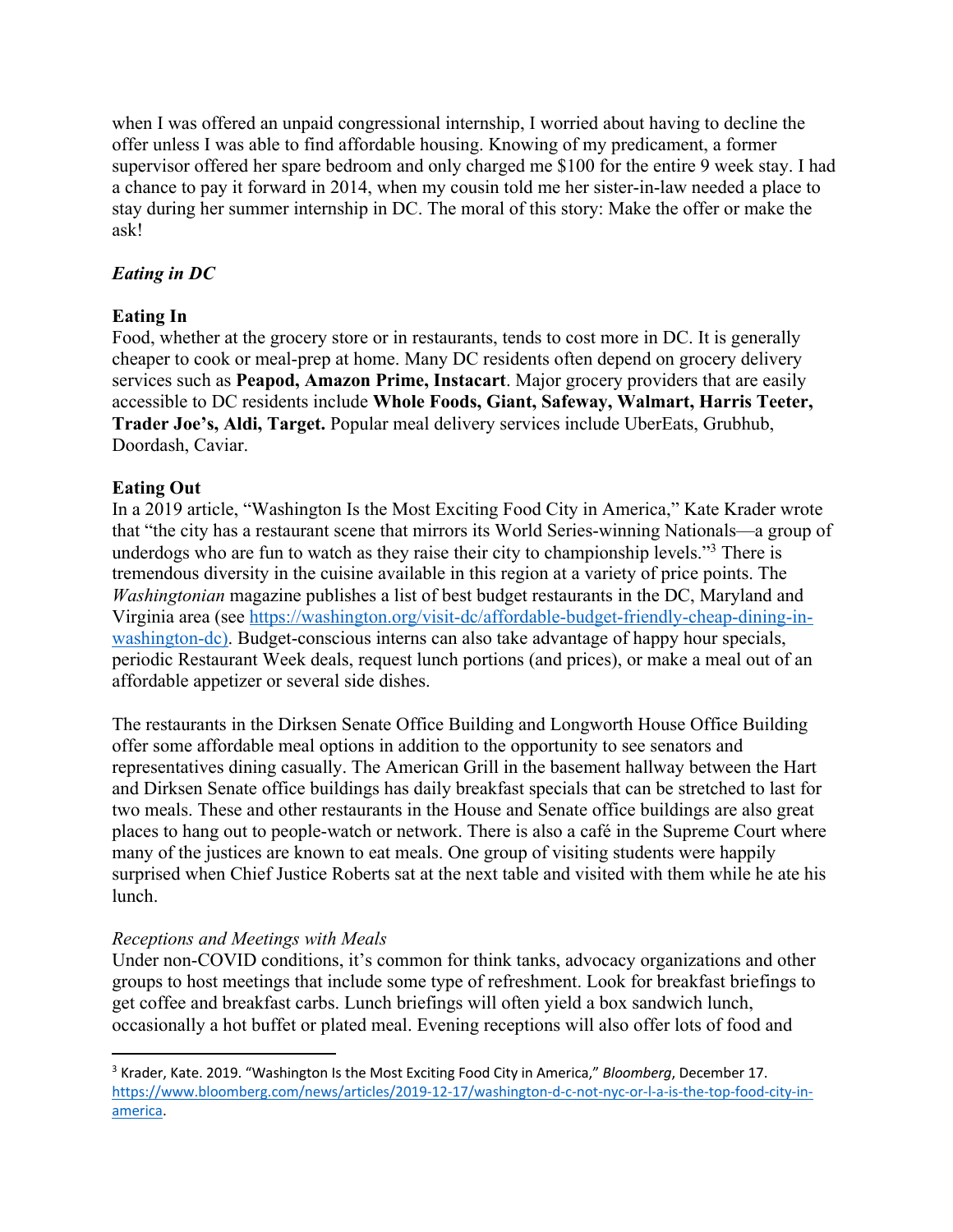beverage options. If you linger towards the end and come prepared with some zip-top bags or food containers, you can leave with the leftovers that would otherwise be trashed. After one reception that APSA hosted for their congressional fellows, I walked away with a box of cheese, crackers, fruits, and raw vegetables that became ingredients for several dishes (pasta, meatballs, soup). One of my students left a reception with a bag of sliced ham. Unfortunately, by the time he had walked the few blocks to his apartment, he had finished snacking on the meat. ("I should have gotten more!" he laughed when he told me the story.)

## *Transportation*

There are many options for getting around Washington, DC. The District Department of Transportation (DDOT) provides a page (https://ddot.dc.gov/page/getting-around-2) with information about all options for local transportation. Migo (https://www.getmigo.com/coverage/us/district-of-columbia/washington-dc/) provides rankings of the best on-demand transportation apps for DC.

**WMATA U-Pass** (https://www.wmata.com/fares/Student-Programs.cfm/): The Washington Metropolitan Area Transportation Authority (WMATA) created a program to provide university students with affordable public transportation. Universities contract with WMATA to provide their students with a "U Pass" that allows students to travel on the bus or metrorail for \$1 a day. The pass expires at the end of the term.

**Scooters**: DDOT has a list (https://ddot.dc.gov/page/dockless-vehicle-permits-district) of the companies licensed to provide "dockless vehicles" (scooters) in DC.

**Bicycles**: DC is a bike-friendly city with dedicated bike lanes throughout the city, and Capital Bikeshare that provides access to 500 bicycle stations in the DC metro area. DDOT provides information about bicycle laws and other resources (maps, parking: https://ddot.dc.gov/page/bicycle-program).

**Carsharing**: For information about companies licensed to provide on-street carsharing in DC see https://ddot.dc.gov/node/480212. Zipcars are available in convenient locations around town, giving students options for driving out of town. For instance, it's possible to rent a Zipcar to go to the Shenandoah Mountains for a weekend trip.

## **Bringing a car to DC**

It can be costly and perhaps inconvenient to bring a car to DC, unless the housing and/or internship are located outside DC. The primary concerns when bringing a personal vehicle to DC are the cost and availability of parking. According to SpotHero.Com, the monthly cost of garage parking ranges from \$150-\$411 at commercial garages around DC.4 Street parking in certain areas of DC is limited to 2 hours without a residential permit, but students may be eligible to obtain a Reciprocity Parking Permit (https://dmv.dc.gov/node/1118916). Some congressional offices may offer free parking for interns, but this varies by office.

<sup>4</sup> Based on data accessed April 29, 2021.